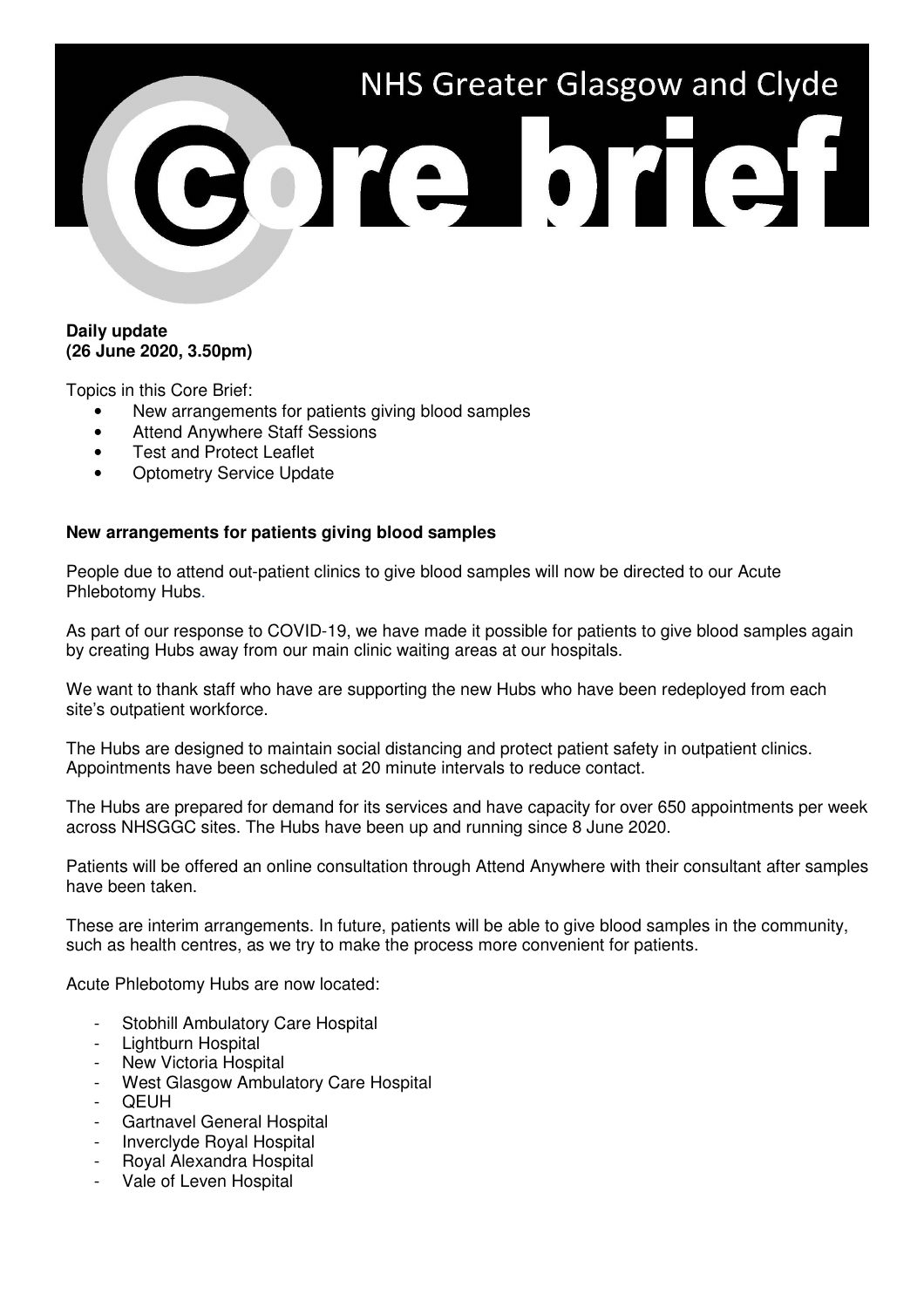# **Attend Anywhere Staff Sessions**

Attend Anywhere, also known as NHS Near Me, is a secure NHS video consultation service available to staff in Boards across Scotland. It is designed to allow people to have health and social care appointments from home or wherever is convenient.

In order to support staff who have undertaken rapid implementation of video consultation during the pandemic and those now preparing to return to routine service delivery, eHealth are providing a series of online drop-in sessions. These sessions will demonstrate how the system works, explain the implementation process and provide an opportunity for questions and answers.

The sessions will take place on Microsoft Teams at the following dates and times: For 9:00am session please click here Join Microsoft Teams Meeting For 12:00 noon session please click here Join Microsoft Teams Meeting (Please note that all sessions will be recorded)

| Monday 29 June 9:00 - 9:30     | Jane Ankori           |
|--------------------------------|-----------------------|
| Monday 29 June 12:00 - 12:30   | Jane Ankori           |
| Tuesday 30 June 9:00 - 9:30    | Segun Ibigbemi        |
| Tuesday 30 June 12:00 - 12:30  | Segun Ibigbemi        |
| Wednesday 1 July 9:00 - 9:30   | Jane Ankori           |
| Wednesday 1 July 12:00 - 12:30 | Jane Ankori           |
| Thursday 2 July 9:00 - 9:30    | Segun Ibigbemi        |
| Thursday 2 July 12:00 - 12:30  | <b>Michael Reilly</b> |
| Friday 3 July 9:00 - 9:30      | Jane Ankori           |
| Friday 3 July 12:00 - 12:30    | <b>Michael Reilly</b> |

There is no need to book - please just log on. All welcome!

### **Test and Protect leaflet**

Every household in Greater Glasgow and Clyde will receive a leaflet explaining Test and Protect this week.

People with symptoms - which include a new, persistent cough, high temperature or loss or change in taste or smell – are being urged to book a test immediately as part of the national effort to continue to supress the virus.

Make sure a Test and Protect call is genuine. More information on how to verify a call can be found on our website.

People can book a test at www.nhsinform.scot/test-and-protect or call 0800 028 2816 if they can't get online.

### **Optometry – Service update.**

Community optometrists across NHS Greater Glasgow and Clyde will reopen to provide essential and emergency face-to-face consultations from Monday (29 June). This is in line with phase 2 of recovery as set out in the national route map and in the NHS mobilisation plan.